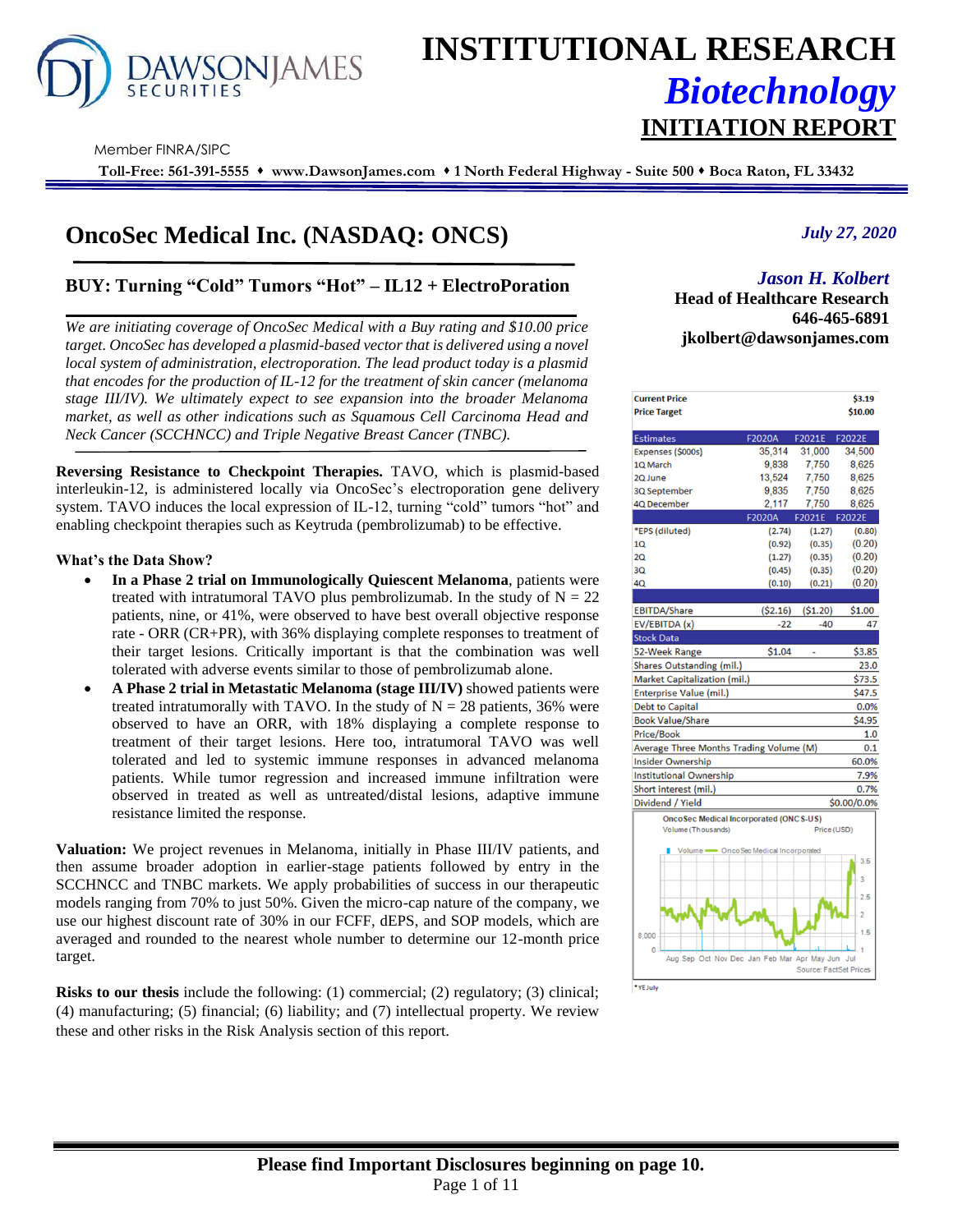

**Company Description:** OncoSec Medical Inc. is a biopharmaceutical company developing cytokine-based intratumoral immunotherapies to stimulate the body's immune system to target and attack cancer. The company has built a deep clinical pipeline utilizing its primary technology, TAVO™ (tavokinogene telseplasmid), as a potential treatment for multiple cancer indications either as a monotherapy or in combination with leading checkpoint inhibitors.

TAVO is DNA-based interleukin-12 (IL-12), a naturally occurring protein in the body with immune-stimulating functions. TAVO is administered directly into the tumor using a proprietary electroporation (EP) gene delivery system, which employs a series of momentary energy pulses. Those pulses are designed to increase the permeability of the cell membrane and facilitate uptake of IL-12 coded DNA into cells. This non-invasive method is easy to perform and avoids systemic toxicity issues historically associated with IL-12 usage.

Clinical studies have demonstrated that TAVO induces local expression of IL-12, converting immunologically suppressed "cold tumors" into T-cell inflamed "hot tumors," which is fundamental to generating objective responses in both treated and untreated distant tumors.

TAVO is being studied in multiple clinical trials, including a registration-directed pivotal Phase 2 trial in metastatic Melanoma and two Phase 2 trials in triple-negative breast cancer (TNBC) and head and neck cancer. Results from recently completed clinical studies of TAVO have demonstrated a local immune response, and subsequently, a systemic effect as either a monotherapy or combination treatment approach.

Introducing pro-inflammatory cytokine proteins into the body as an anti-cancer therapy has demonstrated encouraging data. Interleukin-12 (IL-12) cytokine is a naturally occurring protein that activates and increases the levels of circulating macrophages and cytotoxic Tcells. In turn, this activity eliminates both foreign organisms and emerging cancerous cells.

In the past, cytokines were not considered a viable anti-cancer therapy because toxic levels were required to achieve an effective dose. Cytokine delivery using TAVO and electroporation technology is accomplished at much lower levels than what was previously used in the treatment for Melanoma.

Initial evidence suggests that this gene therapy has the potential to not only treat cancer cells in the target area but to also trigger immune responses affecting remote cancer cells outside the direct treatment area, including distant lesions.

#### **Exhibit 1. Highly Targeted and Minimally Invasive**

ImmunoPulse therapy uses the body's own immune system to target and eliminate cancer. It is administered in an outpatient setting, and clinicians can combine it with other therapeutic approaches. The electroporation (ImmunoPulse) increases uptake by 4000X and achieves results with non-toxic dosages of DNA-IL-12. It triggers a systemic response that reaches remote cancer cells beyond just the treatment area or lesion.



*Source: OncoSec Medical, Inc.*

**How Does It Work?** The generator creates a pulsed electric field that temporarily increases the porosity of cell membranes within the treatment field. The hand-held applicator supplies a series of short-duration electrical pulses of specific voltage through a series of needles. Together, the action of the generator and applicator creates a rotating array of pulses that uniformly subject the targeted cell membranes to electroporation.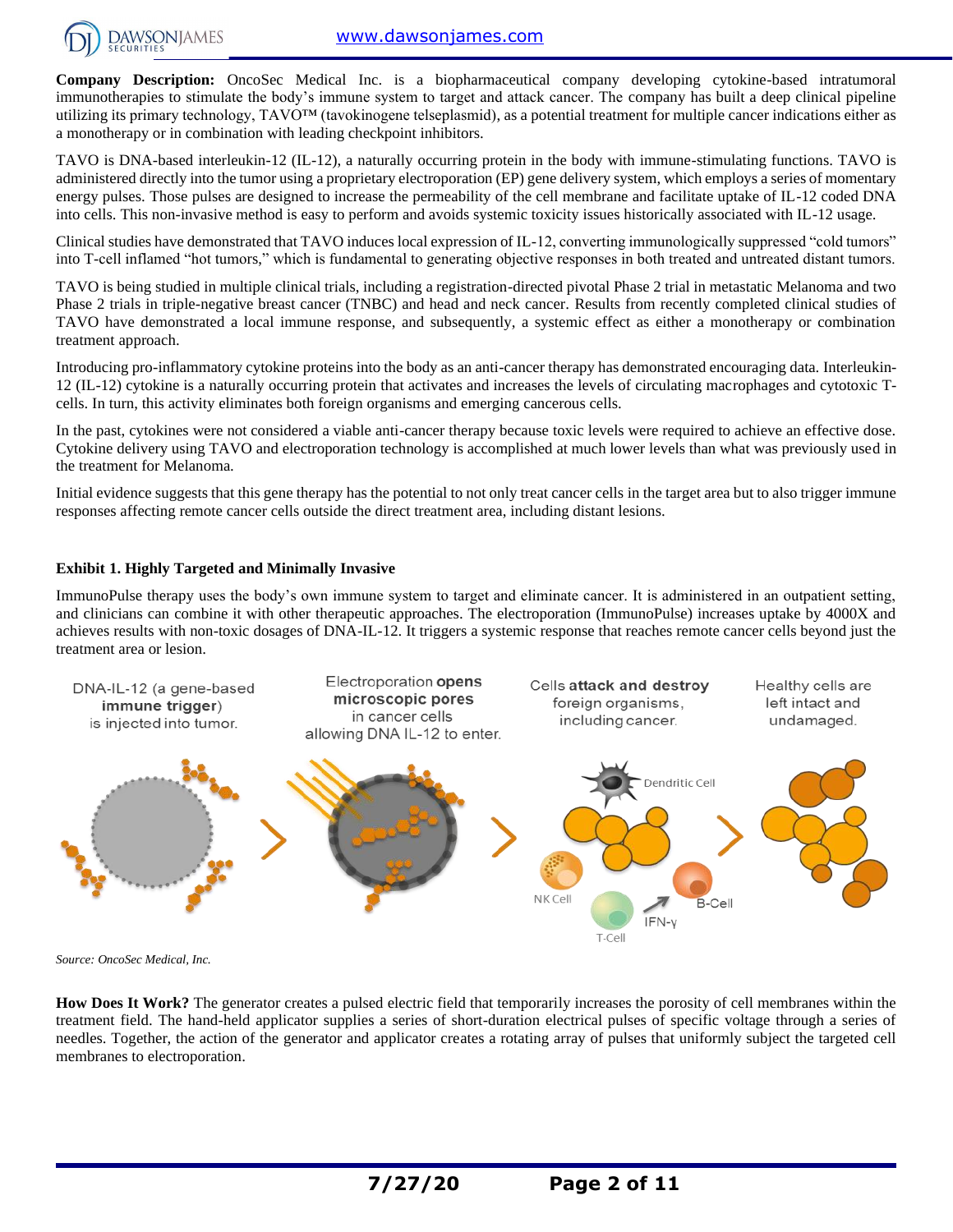

What is TAVO? TAVO is an intratumoral DNA plasmid-based IL-12 delivered via electroporation and has demonstrated promising anti-tumor activity with abscopal responses in Melanoma and four other cancer types. Anti-tumor activity has been observed in treatment with TAVO both as a monotherapy and in combination with anti-PD-1 checkpoint inhibitors.

#### **Exhibit 2. How Checkpoint Inhibitors Work**



TAVO (plasmid-based interleukin-12) is administered locally at the tumor site using OncoSec's electroporation gene delivery system. TAVO is designed to induce local expression of IL-12, turning "cold" tumors "hot" and enabling checkpoint therapies to be effective.

#### **Exhibit 3. Seamless Delivery of Plasmid IL-12 + Energy**



Step 1: TAVO<sup>™</sup> Injection Multiple copies of IL-12 coded DNA plasmids to produce immune modulatory proteins are injected directly into the tumor using a conventional needle and syringe.



**Step 2: Applicator Insertion** The applicator's tip needle array is inserted into the tumor, up to a depth of 15mm.



**Step 3: Electroporation** Electrical pulses, activated by a foot switch administered between hexagonal needle electrodes increases the permeability of cell membranes, facilitating uptake ("transfection") of IL-12 coded DNA into cells.

## Genpulse<sup>"</sup> **Generator**

Fixed electrical field intensity. Momentary electrical pulses (100 usec duration and 300 millisecond interval). Pulses activated by foot switch. 16 lbs. 12.5" w x 5.5" h x 13" d

## Sub / Cutaneous Applicator

Handle with electrode needed array disposable tip. Applicator 0.5 or 1.0 cm in diameter. Needle array hexagonal. Adjustable needles 1mm.

## **Entire procedure takes approximately 30 minutes**

*Source: OncoSec Medical, Inc.*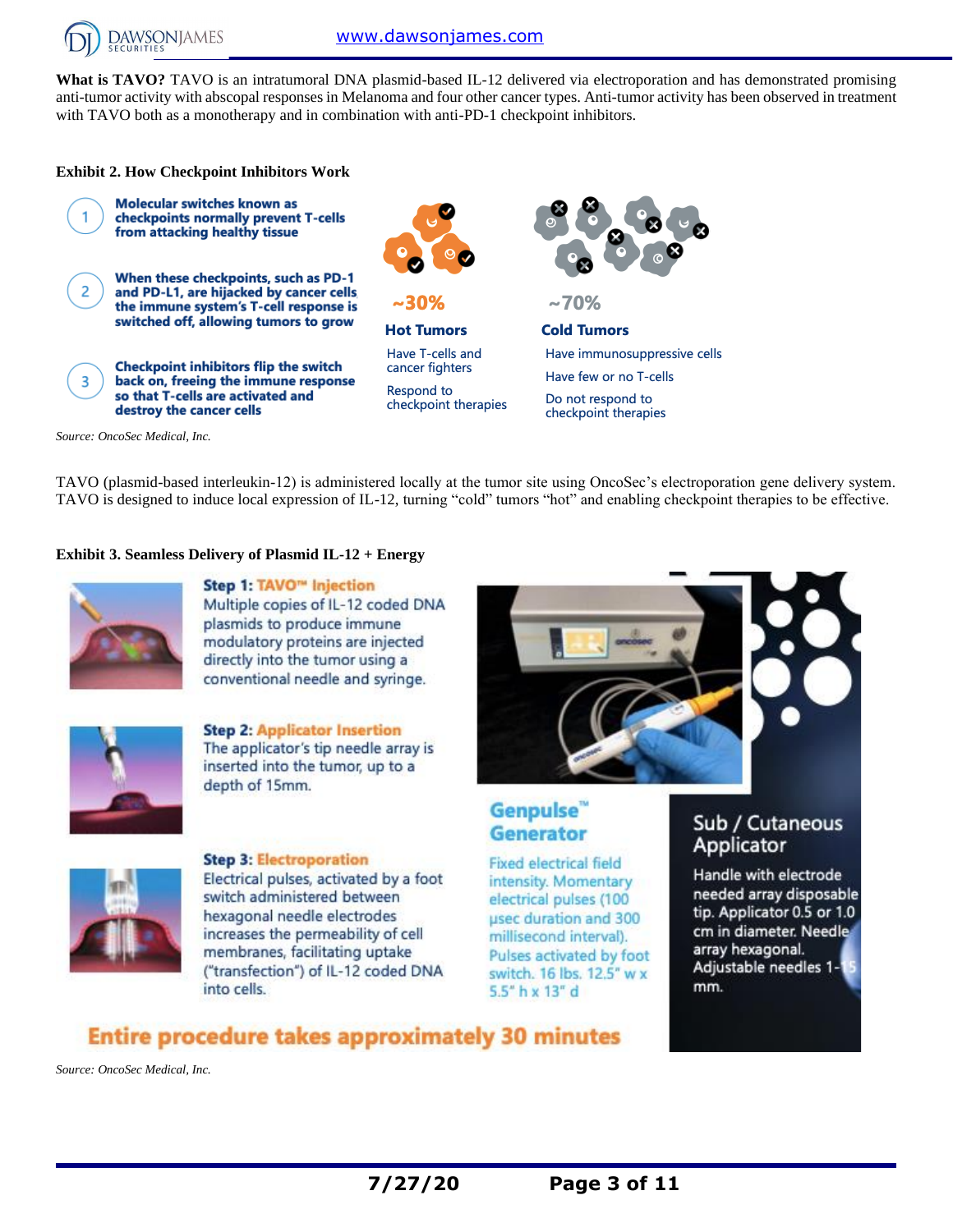

**Exhibit 4. TAVO + KEYTRUDA (pembrolizumab) Electroporation Visibly Demonstrates Regression of Accessible Lesions**



*Source: OncoSec Medical, Inc.*

#### **Exhibit 5. Visceral Lesion Applicator (VLA)**

VLA technology is designed to treat non-cutaneous, internal tumors through direct delivery of TAVO™, or other immunologically relevant genes, including the company's SPARK plasmid. Lesions located within organs of the gastrointestinal tract, lung, liver, pancreas, and bone can often be difficult to treat successfully with conventional therapies. Currently, there are no FDA-approved intratumoral, direct-injection immunotherapy options for cancers other than unresectable, metastatic Melanoma.

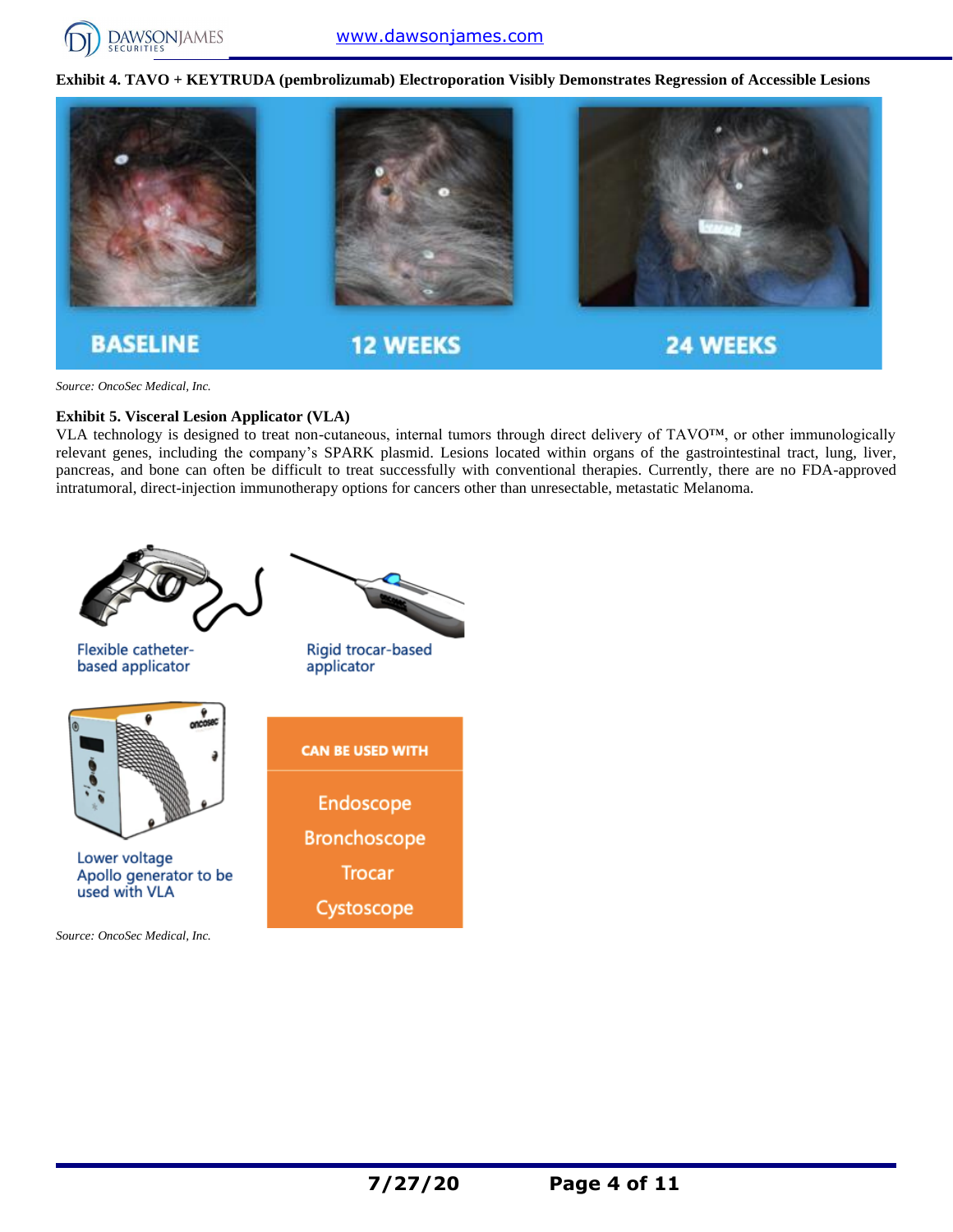

#### **Exhibit 6. Upcoming Catalysts for OncoSec Medical**

| <b>DAWSONJAMES</b>                                       |           |                   | www.dawsonjames.com                                |                 |          |                   |
|----------------------------------------------------------|-----------|-------------------|----------------------------------------------------|-----------------|----------|-------------------|
| <b>Exhibit 6. Upcoming Catalysts for OncoSec Medical</b> |           |                   |                                                    |                 |          |                   |
| Product                                                  | Geography | <b>Indication</b> | Event                                              | <b>Timeline</b> | Impact   | <b>Peak Sales</b> |
| TAVO + pembrolizumab                                     | Global    | Melanoma          | Complete enrollment in pivotal KEYNOTE-695 study   | 3Q 2020         |          |                   |
| TAVO + pembrolizumab                                     | Global    | Melanoma          | study for checkpoint resistant metastatic melanoma | 2Q 2021         | $^{++}$  |                   |
| TAVO + pembrolizumab                                     | Global    | Melanoma          | metastatic melanoma                                | 2Q 2021         | $^{++}$  |                   |
| TAVO + epacadostat +                                     |           |                   |                                                    |                 | $^{++}$  |                   |
| pembrolizumab                                            | US        | <b>SCCHN</b>      | Estimated primary completion date                  | 2Q 2022         |          |                   |
| TAVO + pembrolizumab                                     | Global    | <b>TNBC</b>       | Estimated primary completion date                  | 4Q 2023         | $^{++}$  |                   |
| TAVO + pembrolizumab                                     | Global    | <b>TNBC</b>       | Estimated study completion date                    | 2Q 2024         | $^{+++}$ |                   |
| TAVO + epacadostat +                                     |           |                   |                                                    |                 | $^{+++}$ |                   |
| pembrolizumab                                            | US        | <b>SCCHN</b>      | Estimated study completion date                    | 2Q 2024         |          |                   |

Stock Significance Scale: + of moderate importance; ++ higher level; +++ highly

Stock Significance Scale: + of moderate importance; ++ higher level; +++ highly

*Source: Company reports and Dawson James estimates*

#### **Exhibit 7. OncoSec Medical Pipeline**

|       | <b>REGIMEN</b>                             | <b>TRIAL</b>                                           | <b>INDICATION</b>                                          | N        | <b>PARTNER</b>          | <b>PHASE 1</b> | <b>PHASE 2</b> | <b>PIVOTAL</b> |
|-------|--------------------------------------------|--------------------------------------------------------|------------------------------------------------------------|----------|-------------------------|----------------|----------------|----------------|
|       | TAVO +<br>pembrolizumab                    | <b>KEYNOTE-</b><br>695                                 | <b>Checkpoint Resistant</b><br><b>Metastatic Melanoma</b>  |          | $~100$ $~\bullet$ MERCK |                |                |                |
| TAVO™ | TAVO +<br>pembrolizumab                    | <b>KEYNOTE-</b><br>890                                 | <b>Triple Negative Breast</b><br><b>Cancer (TNBC)</b>      | $~10-65$ | <b>O</b> MERCK          |                |                |                |
|       | $TAVO +$<br>epacadostat +<br>pembrolizumab | <b>OMS-131</b><br>(Investigator<br>Sponsored<br>Study) | Squamous cell<br>carcinoma head and<br>neck (SCCHN) cancer | ~1.34    | UCCE                    |                |                |                |

*Source: OncoSec Medical, Inc.*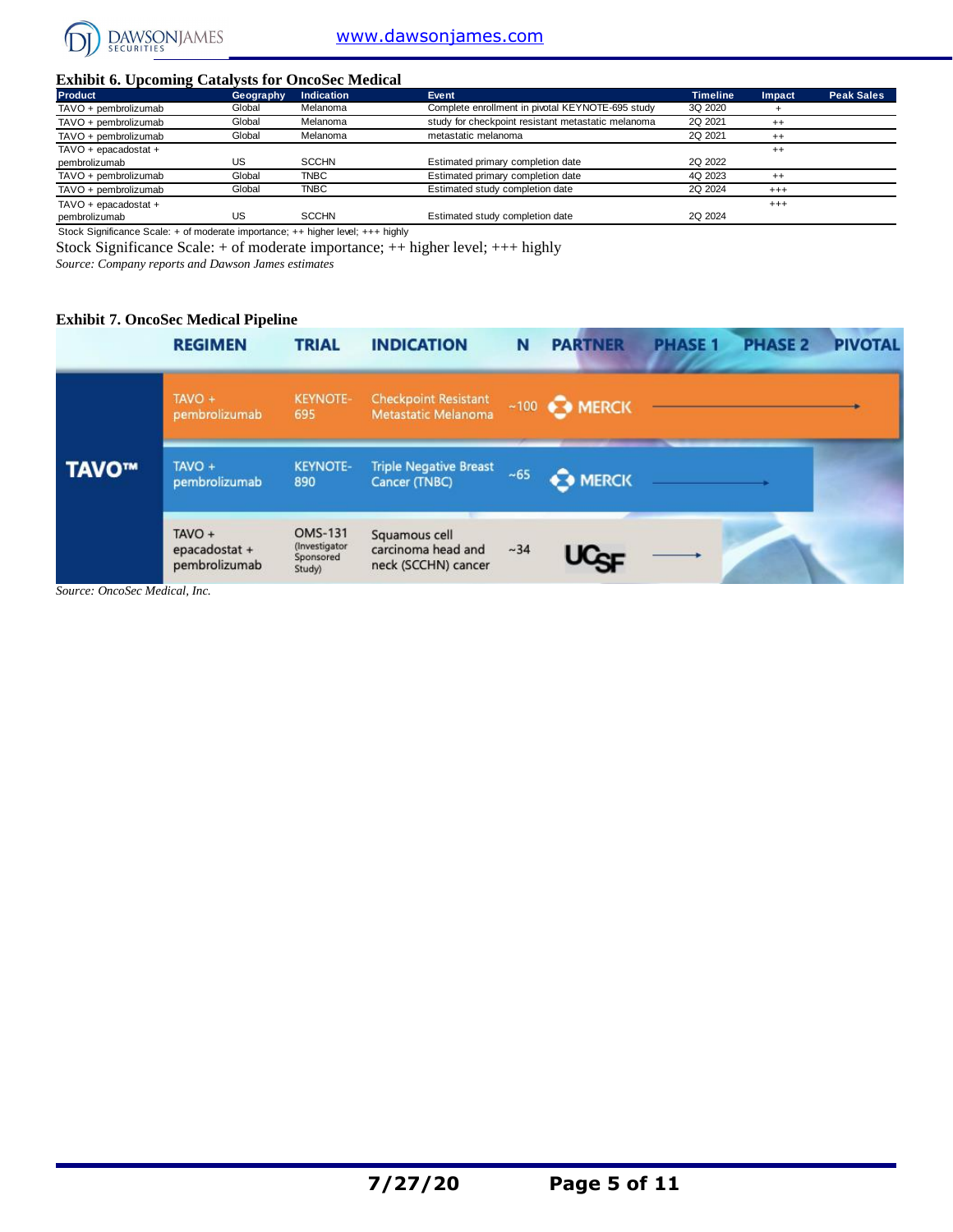

#### **Model Assumptions:**

- 1. We assume an initial commercial launch of TAVO in Stage III/IV Melanoma beginning in 2020. The market is relatively small, based on our assumptions, just 12,000 patients annually. We assume a price of \$90,000 per year and a peak share of just 9%. We use a 70% probability of success or a 30% risk cut.
- 2. We assume expansion to the broader metastatic Melanoma marketplace by 2025, targeting 78,000 patients initially. We assume a starting share of just 1% but growing to 17% by 2030. We assume the same pricing as Stage III/IV. We use a 50% probability of success or a 50% risk cut.
- 3. We assume expansion to SCCHNCC in 2023, 60,000 patients initially. We assume a starting share of just 1% and rising to just 3% by 2030. We assume \$125,000 per therapy course and apply a 55% risk cut.
- 4. We assume expansion to Triple Negative Breast Cancer in 2024, 41,000 patients initially. We assume a starting share of just 1% and rising to just 7% by 2030. We assume \$100,000 per therapy course and apply a 70% risk cut or 30% probability of success.

#### **Exhibit 8. Therapeutic Models**

| Melanoma (Stage III/IV)                  | 2020E   | 2021E   | 2022E           | 2023E     | 2024E     | 2025E     | 2026E     | 2027E       | 2028E       | 2029E       | 2030E       |
|------------------------------------------|---------|---------|-----------------|-----------|-----------|-----------|-----------|-------------|-------------|-------------|-------------|
| Prevalence                               | 100,350 | 101,354 | 102,367         | 103,391   | 104,425   | 105,469   | 106,524   | 107,589     | 108,665     | 109,751     | 110,849     |
| Growth                                   | 1%      | 1%      | 1%              | 1%        | 1%        | 1%        | 1%        | 1%          | 1%          | 1%          | 1%          |
| Stage III/IV                             | 12.042  | 12.162  | 12.284          | 12,407    | 12,531    | 12,656    | 12.783    | 12,911      | 13,040      | 13,170      | 13,302      |
| % Market Share                           |         |         | 0%              | 2%        | 3%        | 4%        | 5%        | 6%          | 7%          | 8%          | 9%          |
| <b>Total Patients</b>                    |         |         | $\mathbf 0$     | 248       | 376       | 506       | 639       | 775         | 913         | 1054        | 1197        |
| Cost per year                            |         |         | \$90,000        | \$92,700  | \$95,481  | \$98,345  | \$101,296 | \$104,335   | \$107,465   | \$110,689   | \$114,009   |
| % Price Increase                         |         |         | 3%              | 3%        | 3%        | 3%        | 3%        | 3%          | 3%          | 3%          | 3%          |
| Sales (\$M)                              |         |         | \$0             | \$23.002  | \$35,894  | \$49.787  | \$64.742  | \$80,822    | \$98,092    | \$116,623   | \$136,488   |
| Risk Adjustment                          |         |         | 30%             | 30%       | 30%       | 30%       | 30%       | 30%         | 30%         | 30%         | 30%         |
| Revenue (\$M)                            |         |         | \$0             | \$16.102  | \$25.126  | \$34.851  | \$45.320  | \$56.575    | \$68,664    | \$81,636    | \$95.542    |
| Source: Company reports and Dawson James |         |         |                 |           |           |           |           |             |             |             |             |
| Melanoma (All Ex. Stage III/IV)          | 2020E   | 2021E   | 2022E           | 2023E     | 2024E     | 2025E     | 2026E     | 2027E       | 2028E       | 2029E       | 2030E       |
| Prevalence                               | 100,350 | 101,354 | 102,367         | 103,391   | 104,425   | 105,469   | 106,524   | 107,589     | 108,665     | 109,751     | 110,849     |
| Growth                                   | 1%      | 1%      | 1%              | 1%        | 1%        | 1%        | 1%        | 1%          | 1%          | 1%          | 1%          |
| Stage II                                 | 75,263  | 76,015  | 76.775          | 77.543    | 78,318    | 79.102    | 79.893    | 80.692      | 81.499      | 82,313      | 83.137      |
| % Market Share                           |         |         | 0%              | 0%        | 1%        | 5%        | 8%        | 12%         | 15%         | 16%         | 17%         |
| <b>Total Patients</b>                    |         |         | $\mathbf 0$     | $\Omega$  | 783       | 3955      | 6391      | 9683        | 12225       | 13170       | 14133       |
| Cost per year                            |         |         | \$90,000        | \$92,700  | \$95,481  | \$98,345  | \$101,296 | \$104,335   | \$107,465   | \$110,689   | \$114,009   |
| % Price Increase                         |         |         | 3%              | 3%        | 3%        | 3%        | 3%        | 3%          | 3%          | 3%          | 3%          |
| Sales (\$M)                              |         |         | \$0             | \$0       | \$74,779  | \$388,964 | \$647,423 | \$1,010,272 | \$1,313,732 | \$1,457,787 | \$1,611,319 |
| <b>Risk Adjustment</b>                   |         |         | 50%             | 50%       | 50%       | 50%       | 50%       | 50%         | 50%         | 50%         | 50%         |
| Revenue (\$M)                            |         |         | \$0             | \$0       | \$37.390  | \$194,482 | \$323,712 | \$505.136   | \$656.866   | \$728,893   | \$805.660   |
| <b>SCCHNC</b>                            | 2020E   | 2021E   | 2022E           | 2023E     | 2024E     | 2025E     | 2026E     | 2027E       | 2028E       | 2029E       | 2030E       |
| Prevalence                               | 59,067  | 59,658  | 60,254          | 60,857    | 61,465    | 62,080    | 62,701    | 63,328      | 63,961      | 64,601      | 65,247      |
| Growth                                   | 1%      | 1%      | 1%              | 1%        | 1%        | 1%        | 1%        | 1%          | 1%          | 1%          | 1%          |
| % Market Share                           |         |         | 0%              | 1%        | 2%        | 3%        | 3%        | 3%          | 3%          | 3%          | 3%          |
| <b>Total Patients</b>                    |         |         | $\Omega$        | 609       | 1229      | 1862      | 1881      | 1900        | 1919        | 1938        | 1957        |
| Cost per year                            |         |         | \$125,000       | \$128,750 | \$132,613 | \$136,591 | \$140,689 | \$144,909   | \$149,257   | \$153.734   | \$158,346   |
| % Price Increase                         |         |         | 3%              | 3%        | 3%        | 3%        | 3%        | 3%          | 3%          | 3%          | 3%          |
| Sales (\$M)                              |         |         | SO <sup>1</sup> | \$78.353  | \$163,021 | \$254,387 | \$264,639 | \$275,304   | \$286,398   | \$297,940   | \$309,947   |
| <b>Risk Adiustment</b>                   |         |         | 55%             | 55%       | 55%       | 55%       | 55%       | 55%         | 55%         | 55%         | 55%         |
| Revenue (\$M)                            |         |         | \$0             | \$35.259  | \$73.360  | \$114,474 | \$119.087 | \$123.887   | \$128.879   | \$134.073   | \$139,476   |

| Risk Adjustment                                    |         |         | 55%     | 55%       | 55%       | 55%       | 55%       | 55%       | 55%       | 55%       | 55%       |
|----------------------------------------------------|---------|---------|---------|-----------|-----------|-----------|-----------|-----------|-----------|-----------|-----------|
| Revenue (\$M)                                      |         |         | \$0     | \$35,259  | \$73,360  | \$114,474 | \$119,087 | \$123,887 | \$128,879 | \$134,073 | \$139,476 |
| Source: Company reports and Dawson James           |         |         |         |           |           |           |           |           |           |           |           |
| <b>Breast Cancer - Triple Negative</b>             | 2020E   | 2021E   | 2022E   | 2023E     | 2024E     | 2025E     | 2026E     | 2027E     | 2028E     | 2029E     | 2030E     |
| <b>BC</b> Prevalence                               | 276,480 | 279.245 | 282,037 | 284,858   | 287,706   | 290,583   | 293,489   | 296,424   | 299,388   | 302,382   | 305,406   |
| Growth                                             | 1%      | 1%      | 1%      | 1%        | 1%        | 1%        | 1%        | 1%        | 1%        | 1%        | 1%        |
| Triple Negative Breast Cancer (15%)                | 41,472  | 41.887  | 42,306  | 42.729    | 43,156    | 43,587    | 44,023    | 44.464    | 44,908    | 45,357    | 45,811    |
| 'ercent of PD1/PD-L1 non-responders (70%)          | 29,030  | 29,321  | 29,614  | 29,910    | 30,209    | 30,511    | 30,816    | 31,125    | 31,436    | 31,750    | 32,068    |
| % Market Share                                     |         |         |         | 0%        | 1%        | 2%        | 3%        | 4%        | 5%        | 6%        | 7%        |
| <b>Total Patients</b>                              |         |         |         |           | 302       | 610       | 924       | 1,245     | 1,572     | 1,905     | 2,245     |
| Cost per year                                      |         |         |         | \$100,000 | \$103,000 | \$106,090 | \$109.273 | \$112,551 | \$115,927 | \$119,405 | \$122,987 |
| % Price Increase                                   |         |         |         | 3%        | 3%        | 3%        | 3%        | 3%        | 3%        | 3%        | 3%        |
| Sales (\$M)                                        |         |         |         | \$0       | \$31,115  | \$64,739  | \$101,022 | \$140.124 | \$182,213 | \$227,468 | \$276,074 |
| Risk Adjustment                                    |         |         |         | 70%       | 70%       | 70%       | 70%       | 70%       | 70%       | 70%       | 70%       |
| Revenue (\$M)                                      |         |         |         | \$0       | \$9,335   | \$19,422  | \$30,306  | \$42,037  | \$54,664  | \$68,240  | \$82,822  |
| Source: Company reports and Dawson James estimates |         |         |         |           |           |           |           |           |           |           |           |

*Source: Company reports and Dawson James estimates*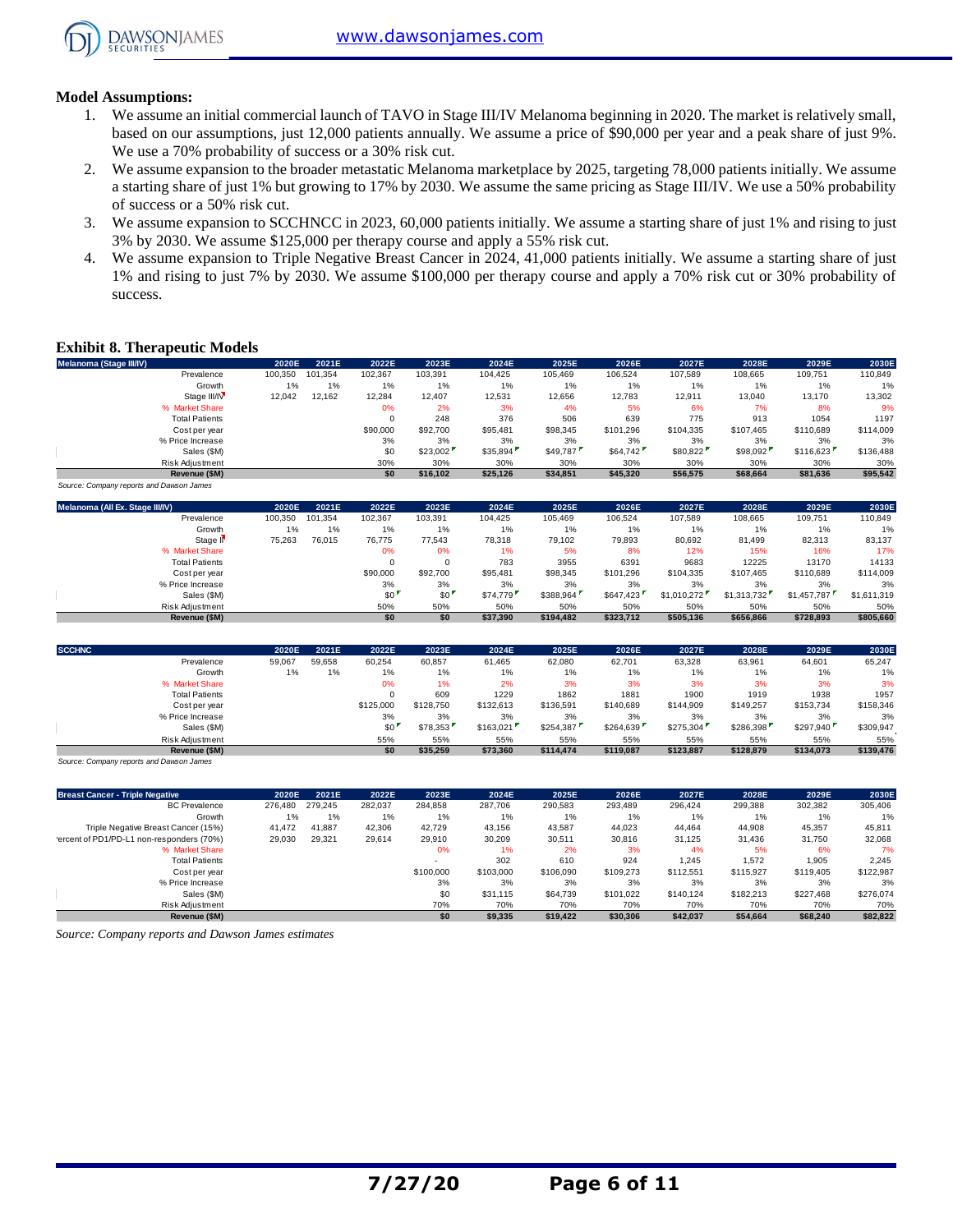

**Valuation.** Using our therapeutic models above (see those assumptions), we project revenues out to the year 2030. Our valuation is also based on projected, fully diluted, out-year share count and assumes multiple capital raises. We apply probabilities of success in our therapeutic models ranging from 70% to just 50%. Given the micro-cap nature of the company, we use our highest discount rate of 30% Exhibit 9. Free Cash Flow Model<br>
Exhibit 9. Free Cash Flow Model<br>
Average \$ 10<br>
Price Tange \$ 10 target.

#### **Exhibit 9. Free Cash Flow Model**

| target.                                |                 |           |           |           |           |        |        |         |         |         |         |         |           |
|----------------------------------------|-----------------|-----------|-----------|-----------|-----------|--------|--------|---------|---------|---------|---------|---------|-----------|
| <b>Exhibit 9. Free Cash Flow Model</b> |                 |           |           |           |           |        |        |         |         |         |         |         |           |
| Average \$                             | 10 <sub>1</sub> |           |           |           |           |        |        |         |         |         |         |         |           |
| Price Target \$<br>Year                | 10<br>2020      |           |           |           |           |        |        |         |         |         |         |         |           |
| DCF Valuation Using FCFF (M):          |                 |           |           |           |           |        |        |         |         |         |         |         |           |
| units ('000)                           |                 | 2019A     | 2020E     | 2021E     | 2022E     | 2023E  | 2024E  | 2025E   | 2026E   | 2027E   | 2028E   | 2029E   | 2030E     |
| EBIT                                   |                 | (30, 275) | (35, 398) | (31,000)  | (34,500)  | 10,252 | 95,745 | 298,197 | 442,217 | 636,464 | 804,877 | 901,052 | 1,003,625 |
| Tax Rate                               |                 | 0%        | 0%        | 0%        | 0%        | 10%    | 20%    |         | 30%     | 35%     | 36%     | 37%     | 38%       |
| $EBIT(1-t)$                            |                 | (30, 275) | (35, 398) | (31,000)  | (34, 500) | 9,227  | 76,596 | 298,197 | 309,552 | 413,701 | 515,121 | 567,662 | 622,247   |
| Change in NWC                          |                 |           |           |           |           |        |        |         |         |         |         |         |           |
| <b>FCF</b>                             |                 | (30, 275) | (35, 398) | (31,000)  | (34,500)  | 9,227  | 76,596 | 298,197 | 309,552 | 413,701 | 515,121 | 567,662 | 622,247   |
| PV of FCF                              |                 | (39, 357) | (35, 398) | (23, 846) | (20, 414) | 4,200  | 26,818 | 80,313  | 64,132  | 65,930  | 63,148  | 53,530  | 45,137    |
| Discount Rate                          | 30%             |           |           |           |           |        |        |         |         |         |         |         |           |
| Long Term Growth Rate                  | 1%              |           |           |           |           |        |        |         |         |         |         |         |           |
| <b>Terminal Cash Flow</b>              | 2,167,137       |           |           |           |           |        |        |         |         |         |         |         |           |
| Terminal Value YE2030                  | 157,200         |           |           |           |           |        |        |         |         |         |         |         |           |
| <b>NPV</b>                             | 441,393         |           |           |           |           |        |        |         |         |         |         |         |           |
| NPV-Debt                               | 7,528           |           |           |           |           |        |        |         |         |         |         |         |           |
| Shares out (thousands)                 | 44,568          | 2030E     |           |           |           |        |        |         |         |         |         |         |           |
| NPV Per Share                          | 10<br>\$        |           |           |           |           |        |        |         |         |         |         |         |           |

*Source: Dawson James estimates*

#### **Exhibit 10. Discounted EPS Model**

| <b>Current Year</b><br>Year of EPS | 2020<br>2030 |
|------------------------------------|--------------|
| <b>Earnings Multiple</b>           | 10           |
| <b>Discount Factor</b>             | 30%          |
| <b>Selected Year EPS</b>           | \$<br>13.96  |
| <b>NPV</b>                         | \$<br>10     |

| <b>Current Year</b><br>Year of EPS      |              | 2020<br>2030    |                             |                 |          | Discount Rate and Earnings Multiple Varies, Year is Constant | 2030 EPS |         |                 |       |
|-----------------------------------------|--------------|-----------------|-----------------------------|-----------------|----------|--------------------------------------------------------------|----------|---------|-----------------|-------|
| <b>Earnings Multiple</b>                |              | 10 <sub>1</sub> |                             |                 | 5%       | 10%                                                          | 15%      | 20%     | 25%             | 30%   |
| <b>Discount Factor</b>                  |              | 30%             | Earnings<br><b>Multiple</b> |                 | \$0.00   | \$0.00                                                       | \$0.00   | \$0.00  | $$0.00$ \$      |       |
| <b>Selected Year EPS</b>                | $\mathbb{S}$ | 13.96           |                             |                 | \$42.85  | \$26.91                                                      | \$17.25  | \$11.27 | $$7.50$ \$      | 5.06  |
| <b>NPV</b>                              | \$           | 10 <sup>°</sup> |                             | 10              | \$85.71  | \$53.83                                                      | \$34.51  | \$22.55 | \$14.99<br>- \$ | 10.13 |
| irce: Company reports and Daw son James |              |                 |                             | 15              | \$128.56 | \$80.74                                                      | \$51.76  | \$33.82 | \$22.49<br>\$   | 15.19 |
|                                         |              |                 |                             | 20              | \$171.42 | \$107.65                                                     | \$69.02  | \$45.10 | \$29.98<br>- \$ | 20.25 |
|                                         |              |                 |                             | 25              | \$214.27 | \$134.56                                                     | \$86.27  | \$56.37 | \$37.48<br>- \$ | 25.32 |
|                                         |              |                 |                             | 30              | \$257.12 | \$161.48                                                     | \$103.53 | \$67.64 | \$44.97<br>- \$ | 30.38 |
|                                         |              |                 |                             | 35 <sub>1</sub> | \$299.98 | \$188.39                                                     | \$120.78 | \$78.92 | \$52.47<br>\$   | 35.44 |

*Source: Dawson James estimates*

#### **Exhibit 11. Sum-of-the-Parts Model**

| <b>Oncosec Medical Sum of the Parts</b> | LT Gr | Discount Rate | Yrs. to Mkt | % Success | Peak Sales MM's | Term Val |
|-----------------------------------------|-------|---------------|-------------|-----------|-----------------|----------|
| Melanoma (Stage III/IV)                 | $1\%$ | 30%           | 3           | 70%       | \$136           | \$471    |
| <b>NPV</b>                              |       |               |             |           |                 | \$2.36   |
| Melanoma (other)                        | 1%    | 30%           | 5           | 50%       | \$901           | \$3,108  |
| <b>NPV</b>                              |       |               |             |           |                 | \$6.57   |
| <b>SCCHNC</b>                           | 1%    | 30%           | 5           | 45%       | \$139           | \$481    |
| <b>NPV</b>                              |       |               |             |           |                 | \$0.92   |
| <b>Breast Cancer - Triple Negative</b>  | 1%    | 30%           | 7           | 30%       | \$276           | \$952    |
| <b>NPV</b>                              |       |               |             |           |                 | \$0.71   |
| Pipeline                                | 1%    | 30%           | 5           | 50%       | \$100           | \$345    |
| <b>NPV</b>                              |       |               |             |           |                 | \$0.73   |
| Net Margin                              |       |               |             |           |                 | 70%      |
| MM Shrs OS (2030E)                      |       |               |             |           |                 | 45       |
| <b>Total</b>                            |       |               |             |           |                 | \$11     |

*Source: Dawson James estimates*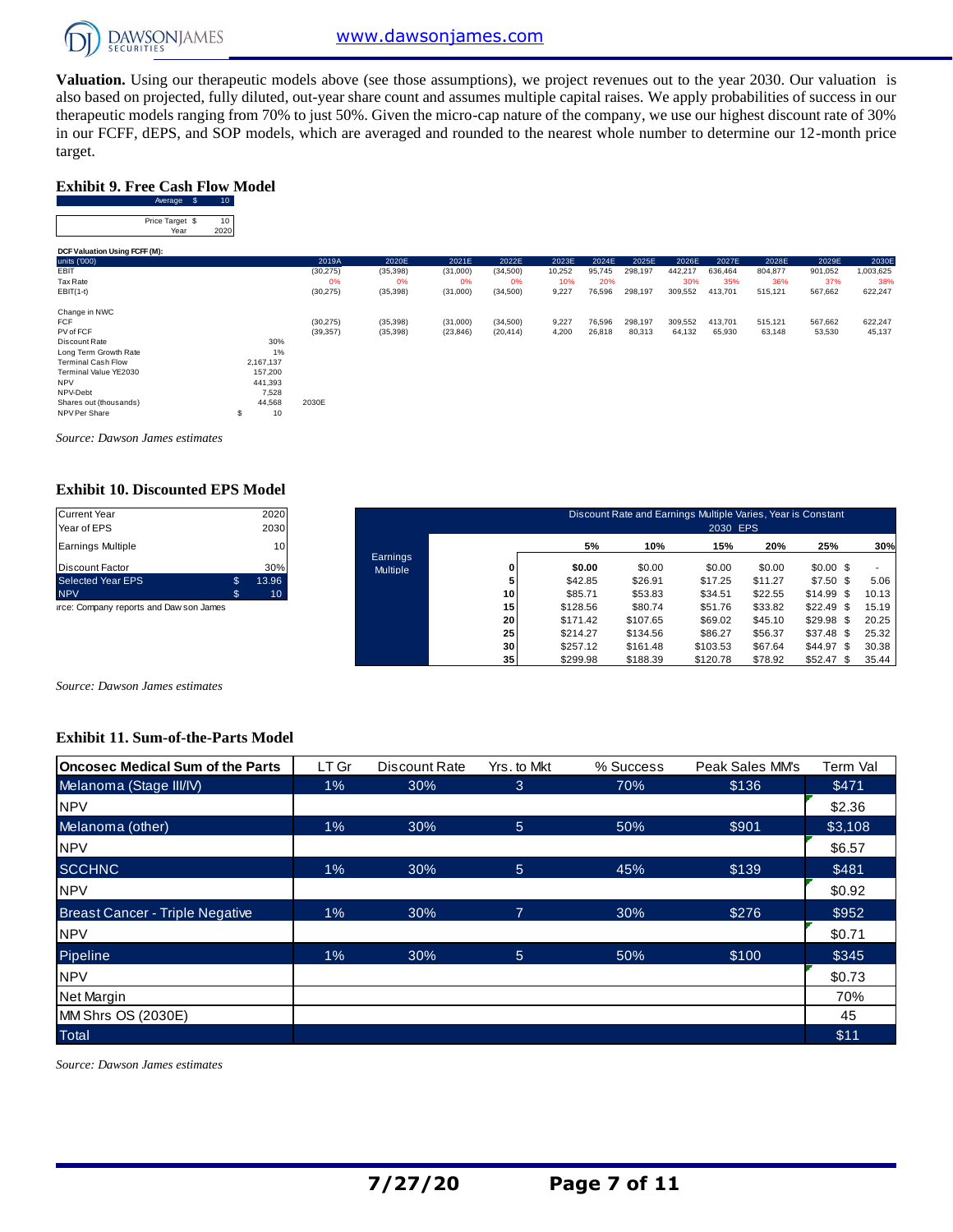

#### **Risk Analysis**

**Clinical and regulatory risk.** There is no assurance that any of the company's products will be approved for any of the proposed indications and or that the clinical data will be compelling. We recognize the competitive environment is evolving rapidly, and as such, it is possible that clinical programs may need to be revised, extending timelines.

**Commercial risk.** There are multiple competing therapies, and there can be no assumption that TAVO can be competitive if and when it is ready for approval and commercialization.

**Financial risk.** The company may need to raise capital in the marketplace, and there can be no assurances that the company will be able to raise capital and do so on favorable terms successfully.

Liability. There can be no assurances that the products and company are exposed to liabilities from products once commercialized.

**Manufacturing.** The company will need to manufacture its devices and products, and this may require expansion and capital resources to be able to provide products at scale prior to commercialization. There can be no assurances that the company will be able to overcome such hurdles.

**Intellectual property risk.** The company may have to defend its patents and technical know-how, and there can be no assurances that the licenses will not be infringed or will be held as valid if challenged, and the company may infringe on third parties' patents.

**Reimbursement and insurance payment risk.** Insurance payment for products may be an additional hurdle to adoption.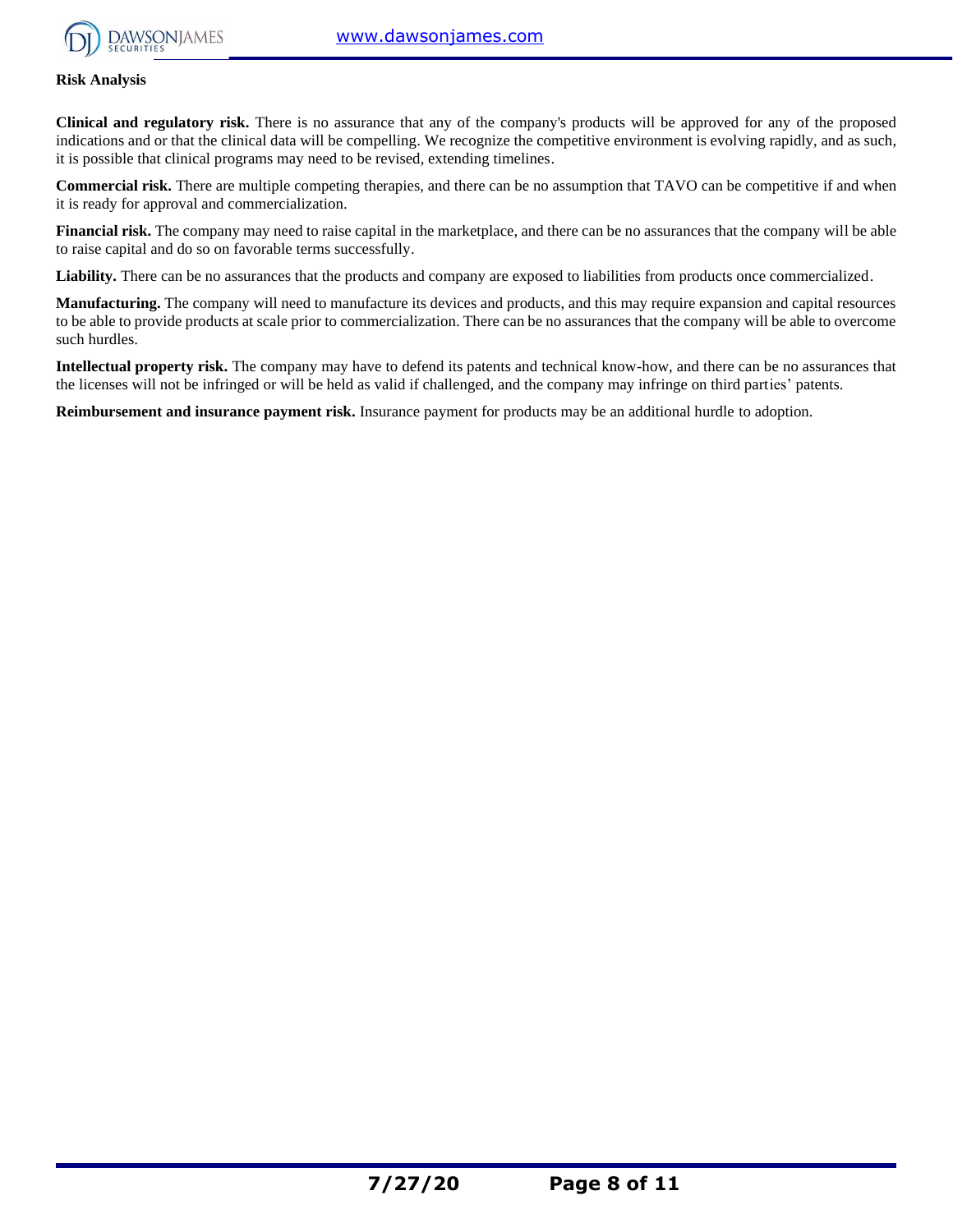

#### **Exhibit 12. Income Statement**

| Oncosec Medical Inc. Income Statement (\$000)           | 7.2019    | 7.2020    | 7.2021    | 7.2022    | 7.2023 | 7.2024  | 7.2025  | 7.2026  | 7.2027  | 7.2028  | 7.2029    | 7.2030    |
|---------------------------------------------------------|-----------|-----------|-----------|-----------|--------|---------|---------|---------|---------|---------|-----------|-----------|
| <b>Oncosec Medical .: YE Jul 31</b>                     | 2019A     | 2020E     | 2021E     | 2022E     | 2023E  | 2024E   | 2025E   | 2026E   | 2027E   | 2028E   | 2029E     | 2030E     |
| Revenue (\$000)                                         |           |           |           |           |        |         |         |         |         |         |           |           |
| Checkpoint Resistant Metastatic Melanoma - Stage III/IV |           |           |           |           | 16,102 | 25,126  | 34,851  | 45,320  | 56,575  | 68,664  | 81,636    | 95,542    |
| Other Melanoma's                                        |           |           |           |           |        | 37,390  | 194,482 | 323,712 | 505,136 | 656,866 | 728,893   | 805,660   |
| Squamous cell carcinoma head and neck (SCCHN) cancer    |           |           |           |           | 35,259 | 73,360  | 114,474 | 119,087 | 123,887 | 128,879 | 134,073   | 139,476   |
| Triple Negative Breast Cancer (TNBC)                    |           |           |           |           |        | 9,335   | 19,422  | 30,306  | 42,037  | 54,664  | 68,240    | 82,822    |
| <b>Total Product Sales</b>                              |           |           |           |           | 51,361 | 145,210 | 363,229 | 518,425 | 727,635 | 909,074 | 1,012,843 | 1,123,500 |
| Milestones                                              |           |           |           |           |        |         |         |         |         |         |           |           |
|                                                         |           |           |           |           |        |         |         |         |         |         |           |           |
| <b>Total Revenues</b>                                   |           | ۰         |           | in.       | 51,361 | 145,210 | 363,229 | 518,425 | 727,635 | 909,074 | 1,012,843 | 1,123,500 |
| <b>Expenses</b>                                         |           |           |           |           |        |         |         |         |         |         |           |           |
| Cost of Goods Sold                                      |           |           |           |           | 4,109  | 10,165  | 25,426  | 36,290  | 50,934  | 63,635  | 70,899    | 78,645    |
| COGS%                                                   |           |           | 10%       | 9%        | 8%     | 7%      | 7%      | 7%      | 7%      | 7%      | 7%        | 7%        |
| General and Administrative                              | 11,971    | 16,500    | 17,000    | 20,000    | 22,000 | 24,000  | 24,000  | 24,000  | 24,000  | 24,000  | 24,000    | 24,000    |
|                                                         |           |           |           |           |        |         |         |         |         |         |           |           |
| G&A%<br>Research and Development                        | 18,445    | 18,814    | 14,000    | 14,500    | 15,000 | 15,300  | 15,606  | 15,918  | 16,236  | 16,561  | 16,892    | 17,230    |
| <b>R&amp;D%</b>                                         |           |           |           |           |        |         |         |         |         |         |           |           |
| <b>Total expenses</b>                                   | 30,417    | 35,314    | 31,000    | 34,500    | 41,109 | 49,465  | 65,032  | 76,208  | 91,171  | 104,196 | 111,791   | 119,875   |
| Oper. Inc. (Loss)                                       | (30, 417) | (35, 314) | (31,000)  | (34,500)  | 10,252 | 95,745  | 298,197 | 442,217 | 636,464 | 804,877 | 901,052   | 1,003,625 |
| Other income, net                                       | 440       | 184       |           |           |        |         |         |         |         |         |           |           |
| Interest expense                                        | (4)       | (1)       |           |           |        |         |         |         |         |         |           |           |
| Loss on disposal of property and equipment              | (1)       |           |           |           |        |         |         |         |         |         |           |           |
| Foreign currency exchange gain (loss), net              | (281)     | (267)     |           |           |        |         |         |         |         |         |           |           |
| Realized loss on sale of securities, net                | (12)      |           |           |           |        |         |         |         |         |         |           |           |
| Warrant inducement expense                              |           |           |           |           |        |         |         |         |         |         |           |           |
| Loss before income taxes                                | (30, 275) | (35, 398) | (31,000)  | (34,500)  | 10,252 | 95,745  | 298,197 | 442,217 | 636,464 | 804,877 | 901,052   | 1,003,625 |
| Provision for income taxes                              | (1)       | (2)       |           |           | 1,025  | 19,149  | 74,549  | 132,665 | 222,762 | 289,756 | 333,389   | 381,377   |
| <b>Tax Rate</b>                                         |           |           | 0%        | 0%        | 10%    | 20%     | 25%     | 30%     | 35%     | 36%     | 37%       | 38%       |
| <b>GAAP Net Income (loss)</b>                           | (30, 276) | (35, 400) | (31,000)  | (34,500)  | 9,227  | 76,596  | 223,648 | 309,552 | 413,701 | 515,121 | 567,662   | 622,247   |
| Non-GAAP, Adj.                                          |           |           |           |           |        |         |         |         |         |         |           |           |
| <b>Net Margin</b>                                       | <b>NM</b> | <b>NM</b> | <b>NM</b> | <b>NM</b> | 0.18   | 0.53    | 0.62    | 0.60    | 0.57    | 0.57    | 0.56      | 0.55      |
| <b>GAAP-EPS</b>                                         | (4.29)    | (2.74)    | (1.27)    | (0.80)    | 0.21   | 1.76    | 5.12    | 7.06    | 9.39    | 11.65   | 12.79     | 13.96     |
| Non GAAP EPS (dil)                                      | (4.29)    | (2.74)    | (1.27)    | (0.80)    | 0.21   | 1.76    | 5.12    | 7.06    | 9.39    | 11.65   | 12.79     | 13.96     |
| Wgtd Avg Shrs (Bas) - '000s                             | 7,053     | 16,322    | 25,780    | 43,165    | 43,338 | 43,511  | 43,686  | 43,861  | 44,036  | 44,213  | 44,390    | 44,568    |
| Watd Ava Shrs (Dil) - '000s                             | 7,053     | 16,322    | 25,780    | 43.165    | 43,338 | 43,511  | 43.686  | 43.861  | 44,036  | 44,213  | 44.390    | 44,568    |

*Source: Company reports and Dawson James estimates*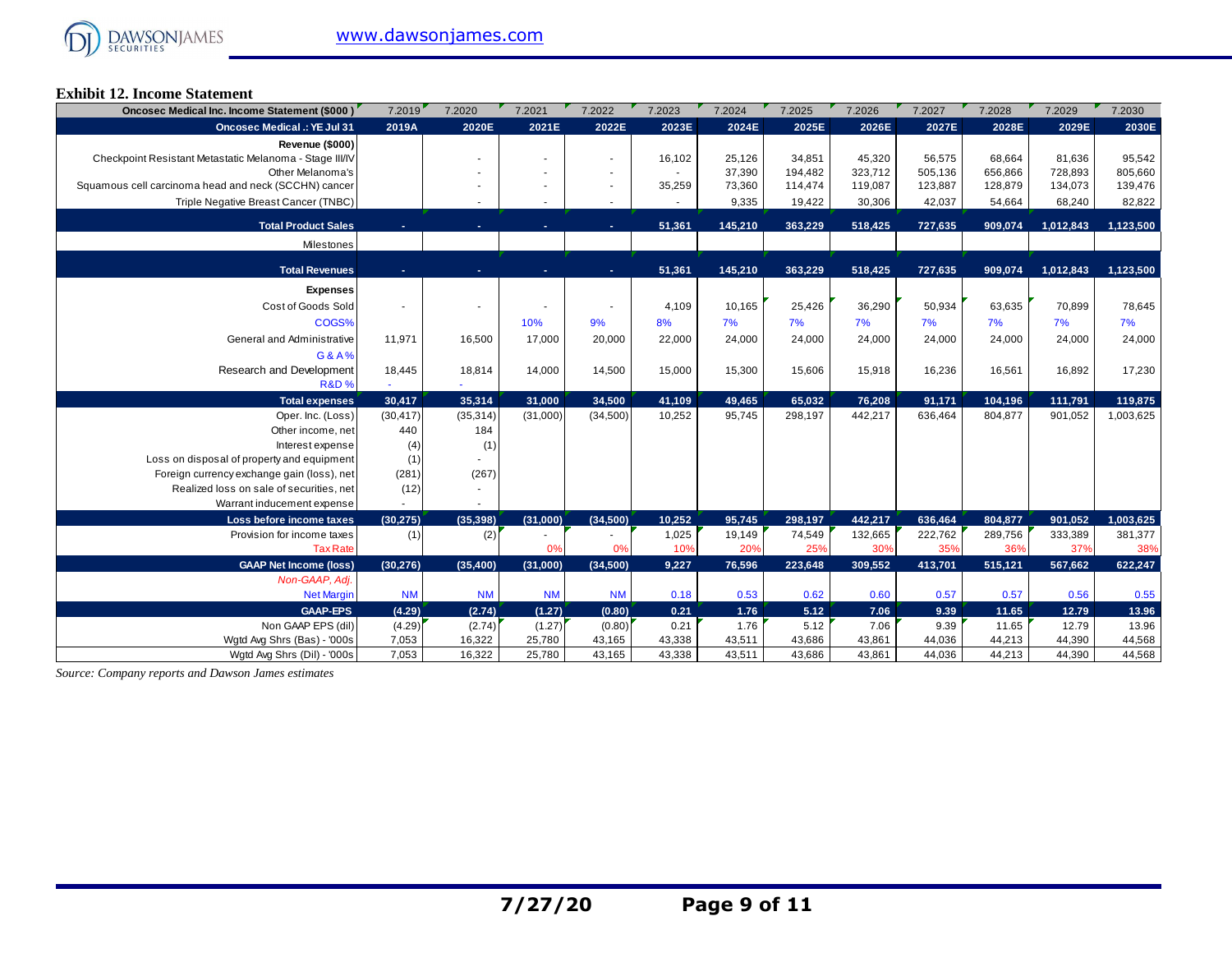

Companies mentioned in this report:

#### **Important Disclosures:**



Price target and ratings changes over the past three years: Initiated – Buy – July 27,  $2020$  – Price Target \$10.00

Dawson James Securities, Inc. (the "Firm") is a member of the Financial Industry Regulatory Authority ("FINRA") and the Securities Investor Protection Corporation ("SIPC").

The Firm does not make a market in the securities of the subject company(s). The Firm has NOT engaged in investment banking relationships with ONCS in the prior twelve months, as a manager or co-manager of a public offering and has NOT received compensation resulting from those relationships. The Firm may seek compensation for investment banking services in the future from the subject company(s). The Firm has NOT received any other compensation from the subject company(s) in the last 12 months for services unrelated to managing or co-managing of a public offering.

Neither the research analyst(s) whose name appears on this report nor any member of his (their) household is an officer, director, or advisory board member of these companies. The Firm and/or its directors and employees may own securities of the company(s) in this report and may increase or decrease holdings in the future. As of June 31, 2020, the Firm as a whole did not beneficially own 1% or more of any class of common equity securities of the subject company(s) of this report. The Firm, its officers, directors, analysts, or employees may affect transactions in and have long or short positions in the securities (or options or warrants related to those securities) of the company(s) subject to this report. The Firm may affect transactions as principal or agent in those securities.

Analysts receive no direct compensation in connection with the Firm's investment banking business. All Firm employees, including the analyst(s) responsible for preparing this report, may be eligible to receive non-product or service-specific monetary bonus compensation that is based upon various factors, including total revenues of the Firm and its affiliates as well as a portion of the proceeds from a broad pool of investment vehicles consisting of components of the compensation generated by investment banking activities, including but not limited to shares of stock and/or warrants, which may or may not include the securities referenced in this report.

Although the statements in this report have been obtained from and are based upon recognized statistical services, issuer reports or communications, or other sources that the Firm believes to be reliable, we cannot guarantee their accuracy. All opinions and estimates included in this report constitute the analyst's judgment as of the date of this report and are subject to change without notice.

**Information about valuation methods and risks can be found in the "Valuation" and "Risk Analysis" sections of this report.**